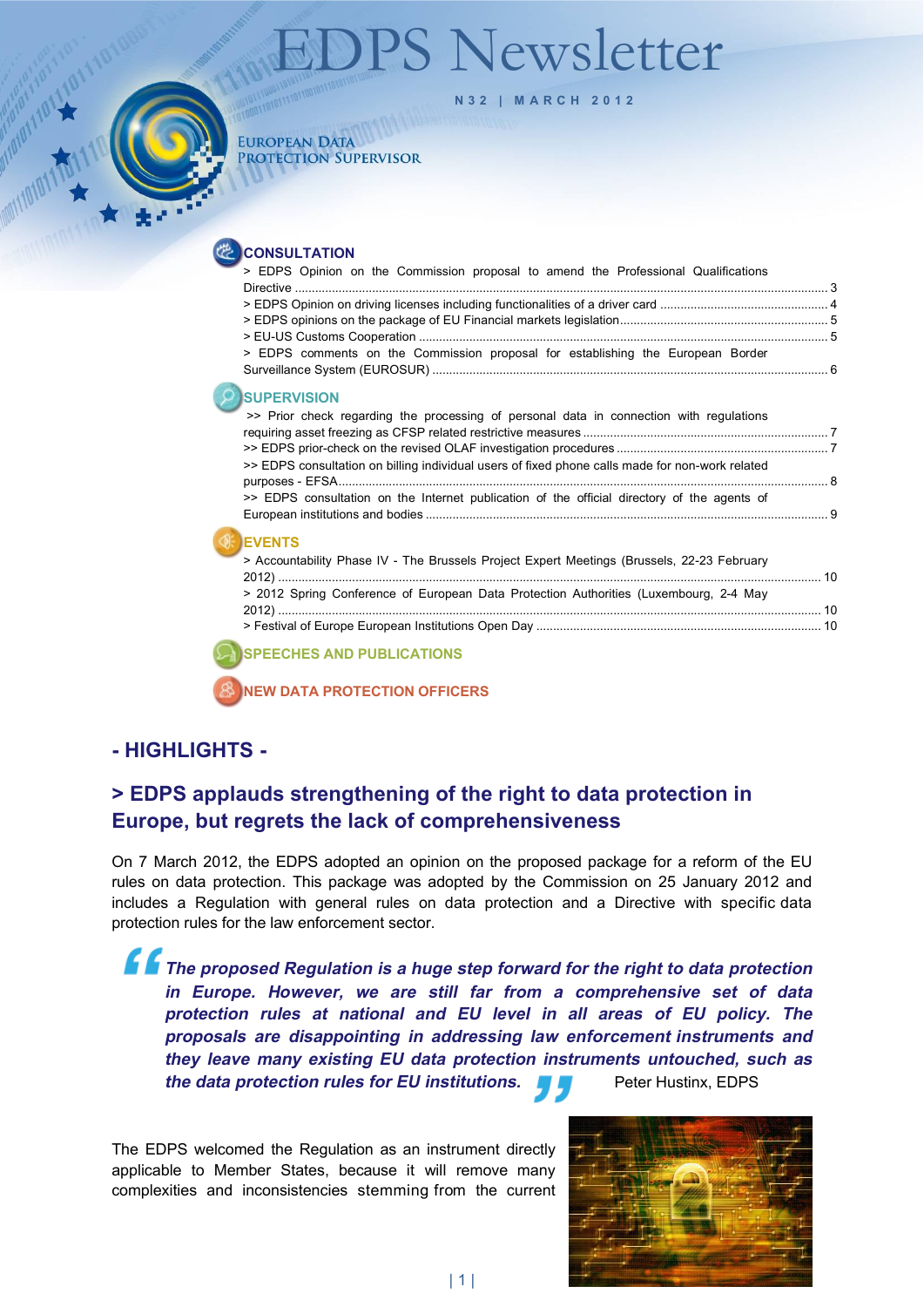

national implementing laws. The rules will strengthen the rights of individuals and make controllers more accountable for how they handle personal data. Furthermore, the role and powers of national supervisory authorities (individually and combined) are effectively reinforced.

However, the EDPS expressed concern for among other things:

- the opportunity to **restrict basic principles and rights**;
- the possible derogation for **transferring data to third countries**;
- the **excessive powers granted to the Commission** in the mechanism designed to ensure consistency among supervisory authorities;
- the new grounds for **exceptions to the purpose limitation principle**.

With regard to the proposed Directive, there are many aspects of the Proposal that do not meet the requirement of a consistent and high level of data protection.

**The proposed rules for data protection in the law enforcement area are unacceptably weak. In many instances there is no justification whatsoever for departing from the rules outlined in the proposed Regulation. The law enforcement area requires some specific rules, but not a general lowering of the level of data protection.** Peter Hustinx, EDPS

The EDPS expressed particular concerns about:

- the **lack of legal certainty** on the further use of personal data by law enforcement authorities;
- the **lack of a general duty for law enforcement authorities** to demonstrate compliance with data protection requirements;
- the **weak conditions for transfers** to third countries;
- the unduly **limited powers of supervisory authorities**.

The EDPS dedicates a specific part of his website to the reform process on which relevant documents and developments are presented.

 $\degree$  EDPS Data Reform Package [\(pdf\)](http://www.edps.europa.eu/EDPSWEB/edps/site/mySite/Reform_package)

# **> Follow-up Report shows lack of compliance by several EU institutions and bodies with Video-Surveillance Guidelines**



On 13 February 2012, the EDPS issued a followup report outlining the status of compliance by European institutions and bodies with the [Video-](http://www.edps.europa.eu/EDPSWEB/webdav/site/mySite/shared/Documents/Supervision/Guidelines/10-03-17_Video-surveillance_Guidelines_EN.pdf)[Surveillance Guidelines](http://www.edps.europa.eu/EDPSWEB/webdav/site/mySite/shared/Documents/Supervision/Guidelines/10-03-17_Video-surveillance_Guidelines_EN.pdf) issued by the EDPS in March 2010. This follow-up report presents a systematic and comparative analysis of the stateof-play reports received from a total of 42 EUinstitutions and bodies.

Overall, the EDPS noted that those institutions and bodies who submitted state-of-play reports had undertaken considerable efforts to comply with the guidelines; the limited use of "intrusive" CCTV and "privacy by design" approaches were particularly

welcome. In light of this, the EDPS is reassured that the guidelines contributed to raising the level of awareness and transparency regarding video-surveillance matters within the bodies.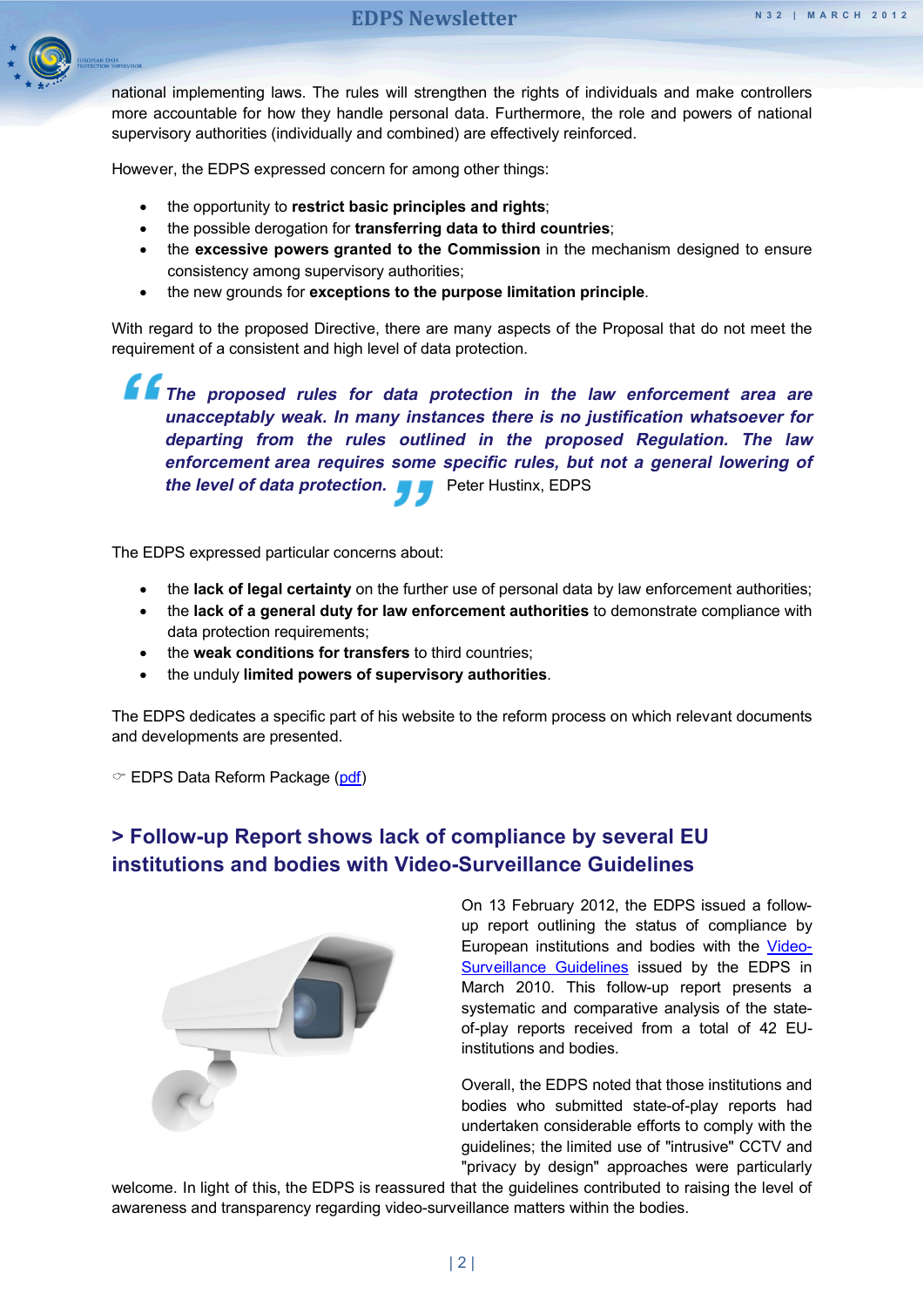

However, two years after the adoption of the guidelines and more than two years after the consultation process started, the EDPS is disappointed to see that the implementation of the guidelines has been put on hold or significantly delayed in several institutions. This has implications for matters such as the content of on-the-spot notices, the publication of online video-surveillance policy documents, the lack of impact assessments as well as insufficient data protection training. In addition to noting best practices, the follow-up report, therefore, also highlights the shortcomings of those institutions lagging behind in their efforts to ensure compliance with the guidelines.

*Video-surveillance by European institutions and bodies is a matter where* **fundamental rights are at stake. As an expression of their institutional accountability and good administration, institutions need to comply and demonstrate compliance with the guidelines. As a supervisory authority, the EDPS must and will ensure that they do.**

Giovanni Buttarelli, Assistant Supervisor

The EDPS is determined to support, continuously monitor and where necessary, enforce steps to ensure further implementation of the video-surveillance guidelines.

- The EDPS remains available to **facilitate cooperation with national Data Protection Authorities** as well as between EU institutions and bodies as there are potential benefits in the exchange of best practices amongst bodies, giving advice to newly established bodies and the option to undertake peer-reviews in the context of follow-up audits.
- The EDPS may also carry out **thematic on-site inspections** at selected bodies. These will allow the EDPS to immediately assess the state-of-play of the implementation of the videosurveillance guidelines in-situ and where possible, help resolve practical barriers. The schedule for these inspections will be established after further consideration of the follow-up report.
- The EDPS will focus on those **processing operations that require prior checking** under the video-surveillance guidelines. It should be noted that in all such cases, bodies must first carry out an impact assessment and submit their notification prior to the start of processing operation.

 $\degree$  EDPS follow-up report to the Video-Surveillance Guidelines [\(pdf\)](http://www.edps.europa.eu/EDPSWEB/webdav/site/mySite/shared/Documents/Supervision/Guidelines/12-02-13_Report_CCTV_EN.pdf)

<span id="page-2-1"></span><span id="page-2-0"></span>

# **CONSULTATI O N**

# **> EDPS Opinion on the Commission proposal to amend the Professional Qualifications Directive**



The objective of the Commission proposal is to modernise and amend the existing text of Directive 2005/36/EC, the Professional Qualifications Directive. The two key aspects of the proposal are the introduction of an alert system and the introduction of a European Professional Card on a voluntary basis. The processing of personal data is to take place via the Internal Market Information System (IMI).

In his opinion, adopted on 8 March 2012, the EDPS

insisted that the alert system proposed by the Commission should remain proportionate and called for further data protection safeguards.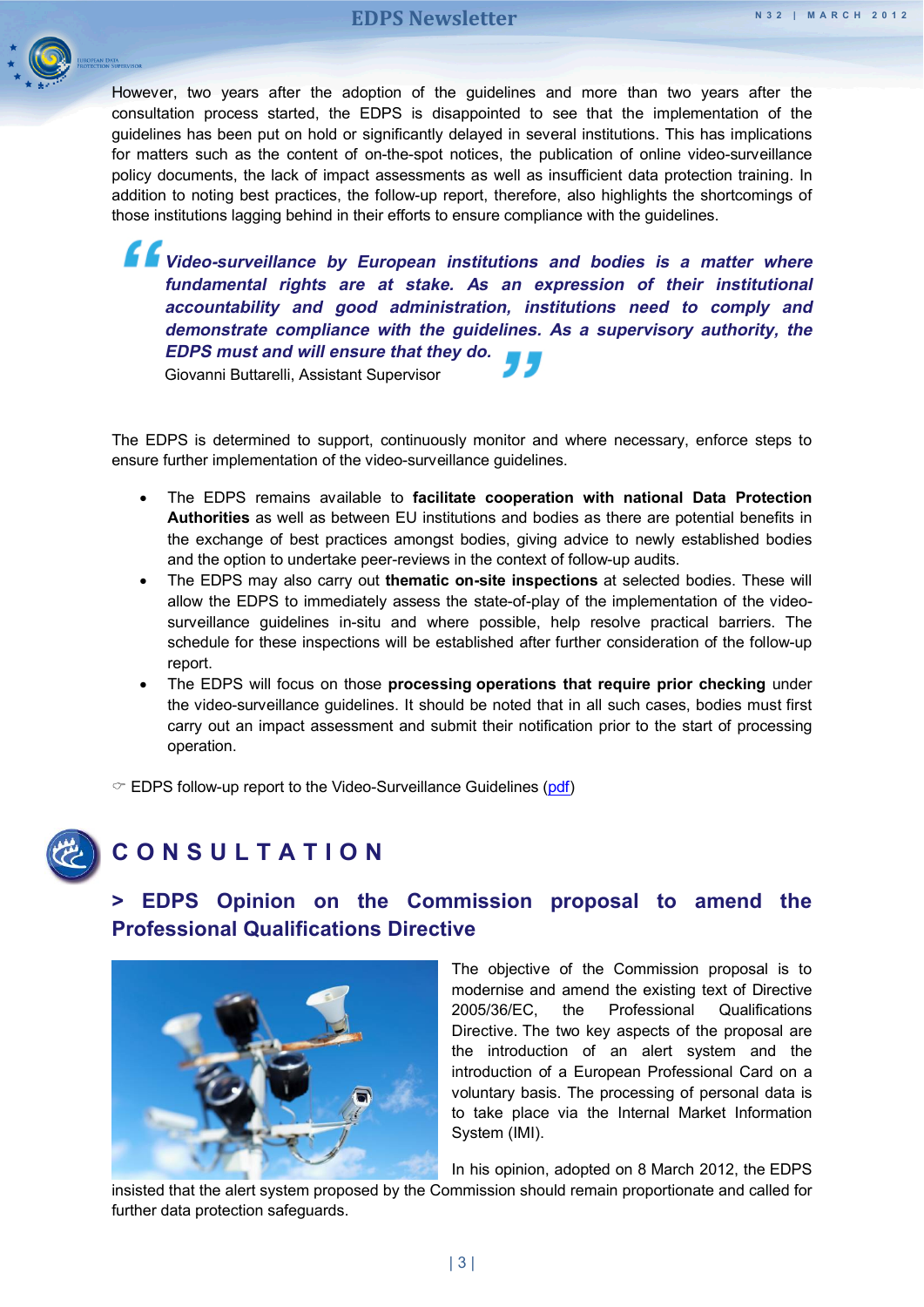

Taking into account proportionality and the balancing of rights and interests, including the presumption of innocence, the EDPS recommended, among other things, that

- the proposal should specify that **alerts can only be sent after a decision has been made by a competent authority or a court in a Member State** prohibiting an individual to pursue his or her professional activities on its territory;
- specify that the **content of the alert must not contain information** regarding the circumstances and reasons for the prohibition;
- **clarify and limit** to the absolute minimum the period for which alerts are retained;
- ensure that the recipient **authority keeps any alert information it receives confidential** and not further distribute or publish it, unless the data was made public in accordance with the law of the Member State sending it.

In addition, the EDPS recommended that in the longer term, the Commission should review the alert system and assess its necessity and whether it can be replaced by a less intrusive system.

 $\textcircled{r}$  EDPS opinion [\(pdf\)](http://www.edps.europa.eu/EDPSWEB/webdav/site/mySite/shared/Documents/Consultation/Opinions/2012/12-03-08_IMI_EN.pdf)

# <span id="page-3-0"></span>**> EDPS Opinion on driving licenses including functionalities of a driver card**

On 17 February 2012, the EDPS issued an opinion on a Commission proposal to merge the driving licence of professional drivers with their driver card. The integration of two totally different functionalities in one single card, which records a range of data about professional drivers including their activities and whereabouts, would have a significant impact on the fundamental right to the protection of personal data.

The EDPS underlined that the necessity and proportionality of such a measure had yet to be



demonstrated. The EDPS emphasised the need to conduct a privacy and security impact assessment before the merger of driver cards with driving licences takes place. He also stressed the need to apply a consistent approach when developing measures concerning drivers' data, such as considering the risks associated with the processing of personal data in interconnected intelligent transport systems.

He further recommended:

- evaluating the **impact of the use of a microchip** in driving licences;
- ensuring that the **overall design of the processing** is **privacy friendly** and **proportionate** to the purposes pursued;
- specifying the data or categories of **data to be stored on the microchip**, in compliance with the principles of proportionality and data minimisation;
- providing sufficient guarantees for the **effective exercise of data subjects' rights**;
- ensuring a **strict limitation of access rights** in view of the legitimate purposes for which relevant authorities and any other recipients would need to access the data.

 $\textcircled{r}$  EDPS opinion [\(pdf\)](http://www.edps.europa.eu/EDPSWEB/webdav/site/mySite/shared/Documents/Consultation/Opinions/2012/12-02-17_Driving_license_EN.pdf)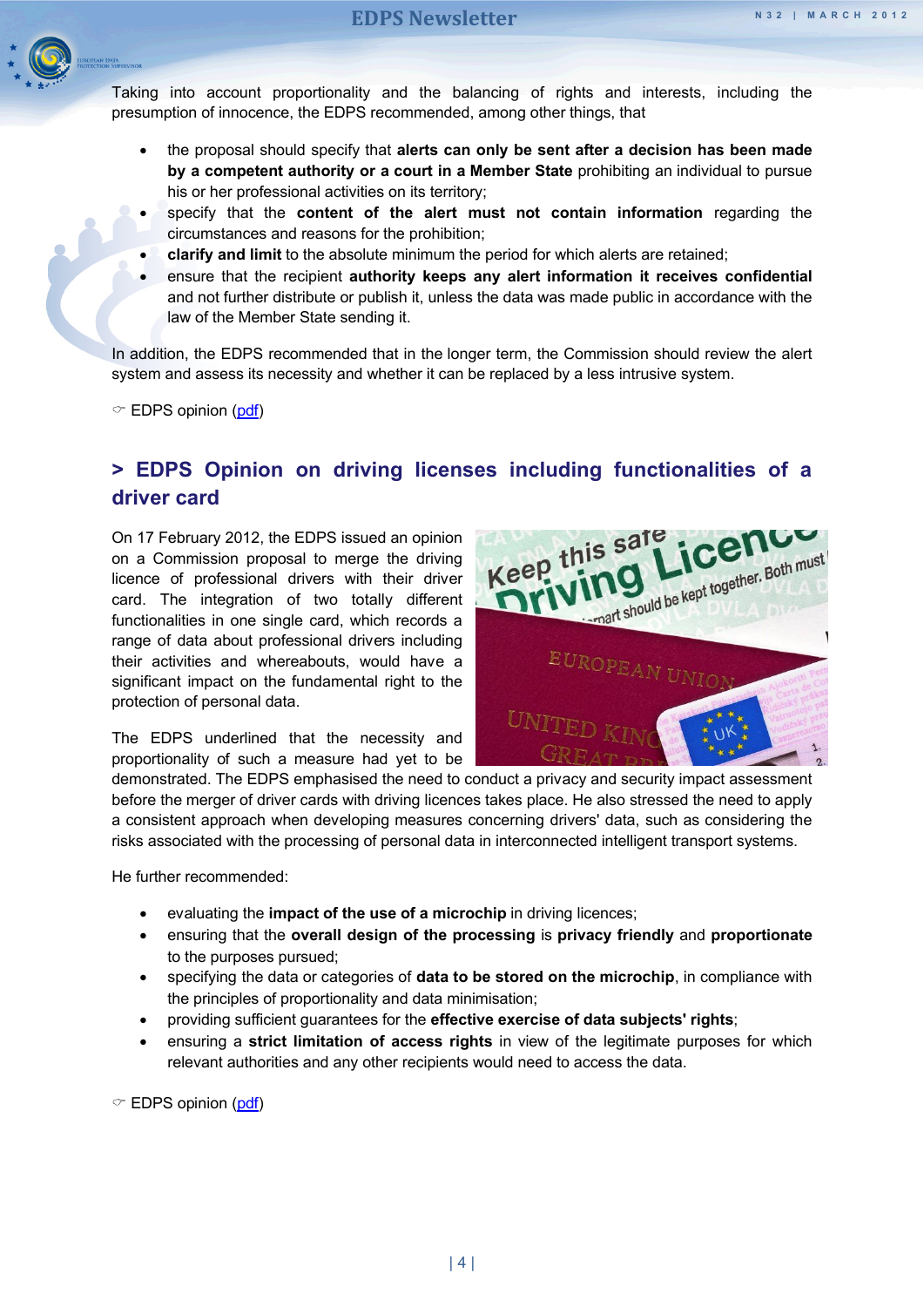<span id="page-4-0"></span>

## **> EDPS opinions on the package of EU Financial markets legislation**

On 10 February 2012, the EDPS published a package of four opinions on Commission proposals for the reform of the financial markets legislation in the EU. The four proposals all concern the monitoring of financial data, which has a significant impact on the fundamental right to the protection of personal data.

The opinions on:

- 1) the revision of banking legislation [\(pdf\)](http://www.edps.europa.eu/EDPSWEB/webdav/site/mySite/shared/Documents/Consultation/Opinions/2012/12-02-10_Credit_institutions_EN.pdf)
- 2) the market abuse directive and regulation (MAD/MAR) [\(pdf\)](http://www.edps.europa.eu/EDPSWEB/webdav/site/mySite/shared/Documents/Consultation/Opinions/2012/12-02-10_Market_Manipulation_EN.pdf)
- 3) the regulation and the directive on markets
- in financial instruments (MIFID/MIFIR) [\(pdf\)](http://www.edps.europa.eu/EDPSWEB/webdav/site/mySite/shared/Documents/Consultation/Opinions/2012/12-02-10_Financial_instruments_EN.pdf)
- 4) the revision of the credit rating agencies regulation (CRA) [\(pdf\)](http://www.edps.europa.eu/EDPSWEB/webdav/site/mySite/shared/Documents/Consultation/Opinions/2012/12-02-10_Credit_rating_agencies_EN.pdf)

all raise similar data protection concerns. The EDPS, therefore, made the following overall recommendations:

- the inclusion of substantive provisions emphasising the **applicability of existing data protection legislation**;
- the addition of **specific safeguards to the provisions for the transfer of data to third countries**;
- the limiting of **access to private premises and records of telephone and data traffic to identified and serious violations** of the proposed legislation and clearly specifying the **categories of telephone and data traffic records which are required to be retained** by financial institutions and/or provided to supervisory authorities;
- the assessment of **necessity and proportionality of the proposed provisions on the publications of sanctions**. The publication obligation should be **supported by adequate safeguards**;
- ensuring that the **identity of whistleblowers** is protected;
- guaranteeing **the right of the accused person to defence** and to be heard, as well as **the right to seek effective judicial remedy** against any decision or measure concerning him.

<span id="page-4-1"></span>

#### **> EU-US Customs Cooperation**

On 9 February 2012, the EDPS adopted an opinion on a draft decision on customs cooperation between the EU and the US involving the exchange of data on trade operators. The draft agreement provided for the mutual recognition of EU and US supply chain security programmes (namely the EU Authorised Economic Operator Programme and the US Customs-Trade Partnership Against Terrorism Program).

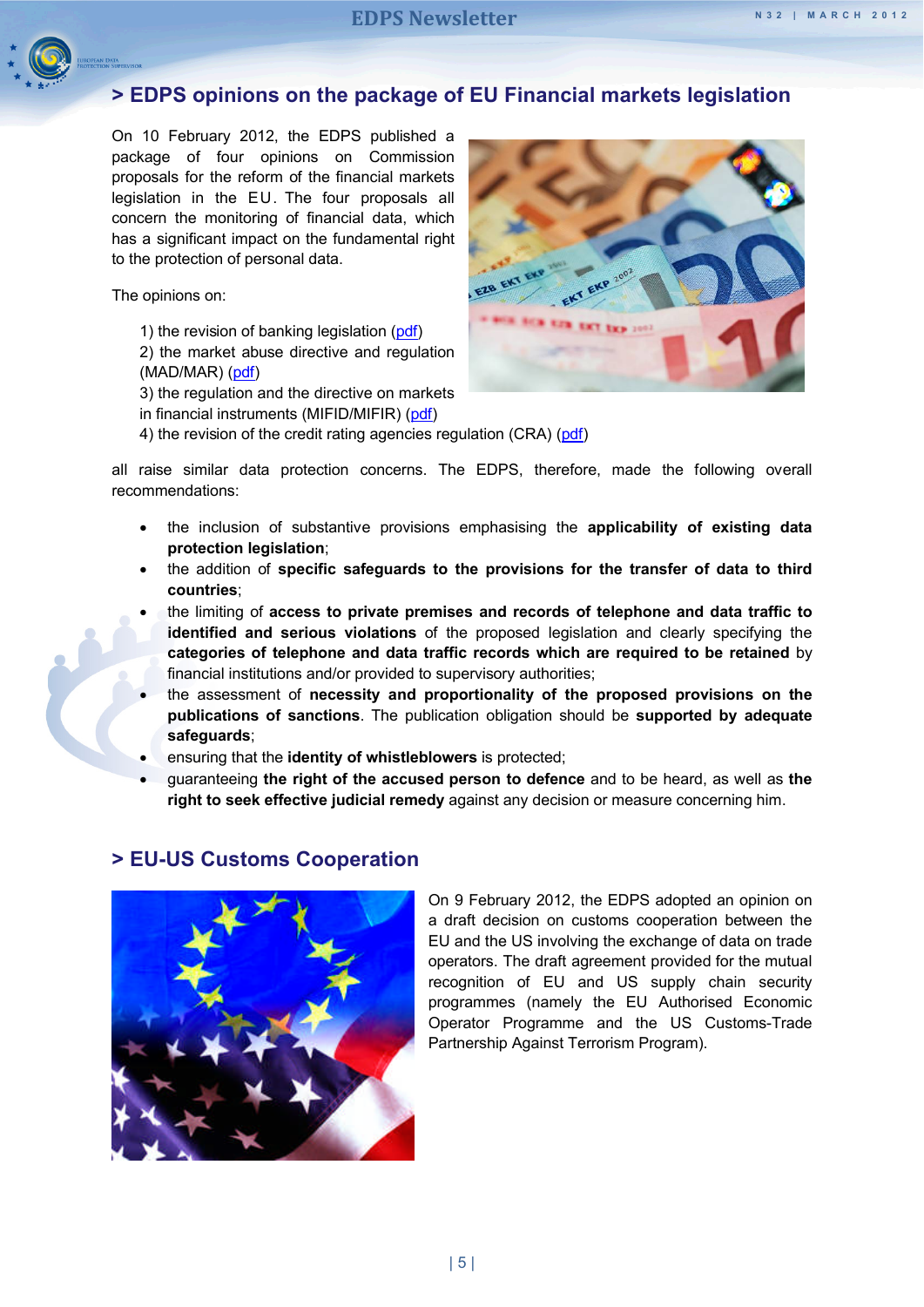

The EDPS recommended:

- specifying the **purpose of the exchanges of data** between the EU and the US and the categories to be exchanged;
- international transfers should only be allowed if the **receiving country guarantees a level of protection which is at least equivalent** to the one granted by the draft agreement;
- specifying **maximum data retention periods**;
- informing **data subjects** and guaranteeing their **right to redress**;
- **not limiting rights of EU data subjects** unless such restriction is necessary to safeguard an important economic or financial interest;
- provision of adequate, independent **oversight and review**.

EU-US relations in the area of customs are based on the Agreement on Customs Cooperation and Mutual Assistance in Customs Matters (CMAA). This agreement set up the Joint Customs Cooperation Committee (JCCC), which consists of representatives of the customs authorities of the EU and the US. The mutual recognition of supply chain security programmes is to be established by a decision of this Committee.

 $\textcircled{r}$  EDPS opinion [\(pdf\)](http://www.edps.europa.eu/EDPSWEB/webdav/site/mySite/shared/Documents/Consultation/Opinions/2012/12-02-09_EU_US_Joint_Customs_EN.pdf)

# <span id="page-5-0"></span>**> EDPS comments on the Commission proposal for establishing the European Border Surveillance System (EUROSUR)**

The proposed European Border Surveillance System (EUROSUR) aims to increase cooperation between border control authorities on the EU's eastern and southern borders. To this end, the authorities will share more information between each other and with FRONTEX, which manages the system.

While in principle the proposal does not aim to process personal data, there are some instances where this might happen nonetheless. In his formal comments of 8 February 2012 on the proposal, the EDPS urged the **legislator** to be **clear** about cases



where personal data might be processed and to provide **sufficient safeguards** for them. He also called for clearer rules on **agreements with third countries** and transfers of personal data to them.

 $\degree$  EDPS comments [\(pdf\)](http://www.edps.europa.eu/EDPSWEB/webdav/site/mySite/shared/Documents/Consultation/Comments/2012/12-02-08_EUROSUR_EN.pdf)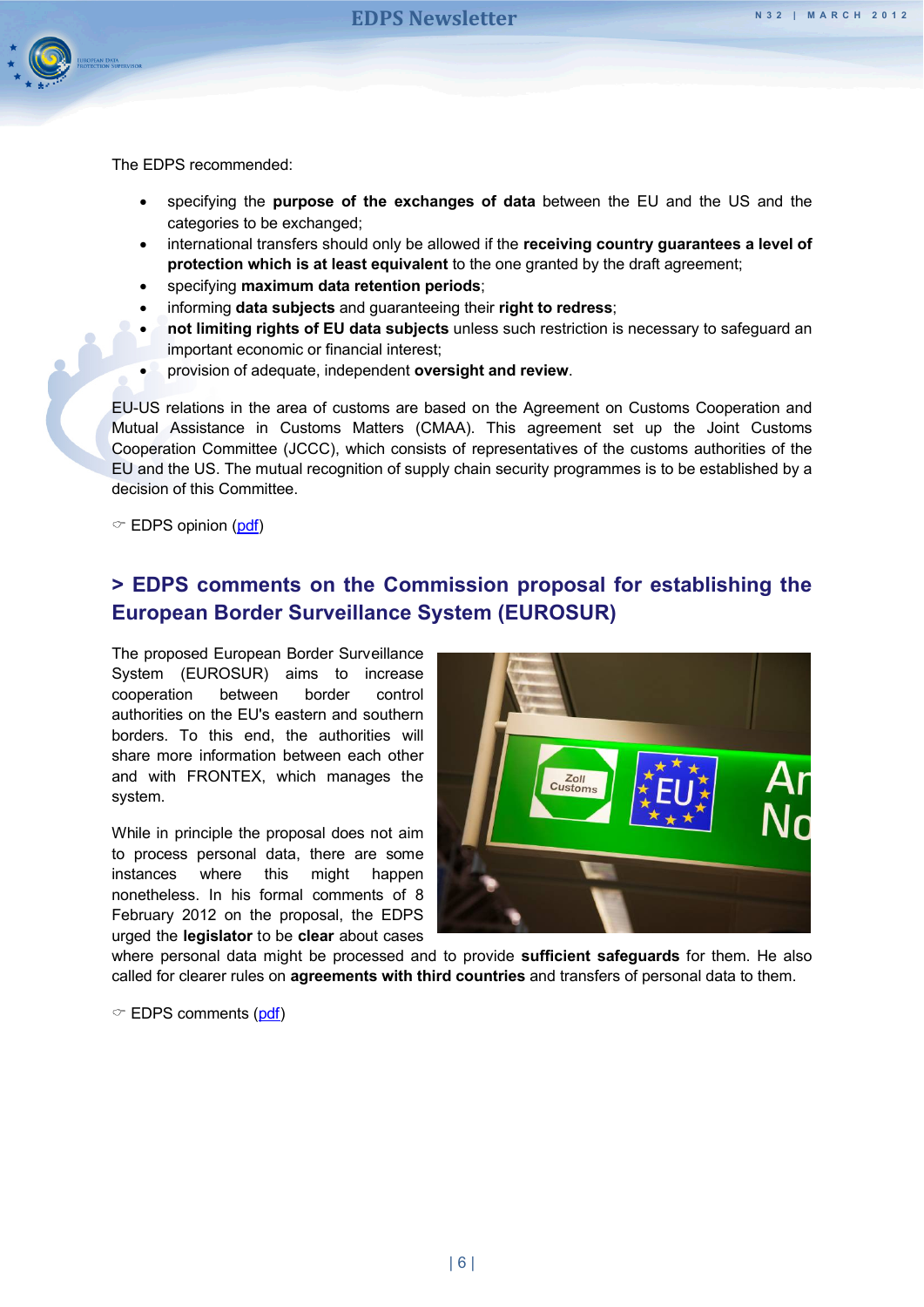

# <span id="page-6-0"></span>**SUPERVISION**

#### **> News on EDPS prior checking of personal data processing**

Processing of personal data by the EU administration that is likely to result in specific risks for the people concerned is subject to a prior check by the EDPS. This procedure serves to establish whether the processing is in compliance with the Data Protection Regulation (EC) No 45/2001, which lays down the data protection obligations of Community institutions and bodies.

#### <span id="page-6-1"></span>>> Prior check regarding the processing of personal data in connection with regulations requiring asset freezing as CFSP related restrictive measures



On 22 February 2012, the EDPS issued a prior check opinion on the Commission's processing of personal data as part of restrictive measures in the framework of the Common Foreign and Security Policy. These measures include the freezing of funds, of which some measures have been adopted at UN level and some at EU level. The opinion detailed the establishment of a framework for dealing with these measures in the long-term.

To fulfil its tasks under the various legal bases for such measures, the Commission

processes personal data of listed persons and their lawyers. Data is used to correspond with the listed persons, for a review process and for the publication of sanction lists. These lists are published both in the Official Journal of the EU and serve as the basis for a consolidated list, which is published on the internet.

The EDPS recommendations include **minimising the processing of personal data** to that which is really necessary for identifying listed persons, improving the review process and providing better information to the listed persons. These recommendations should also be applied to future regulations imposing restrictive measures.

 $\degree$  EDPS Prior check opinion [\(pdf\)](http://www.edps.europa.eu/EDPSWEB/webdav/site/mySite/shared/Documents/Supervision/Priorchecks/Opinions/2012/12-02-22_CFSP_EN.pdf)

### <span id="page-6-2"></span>>> EDPS prior-check on the revised OLAF investigation procedures

On 3 February 2012, the EDPS issued a prior check opinion on the new investigative procedures at OLAF. While the changes were mainly organisational, the EDPS referred in general to the recommendations made in his previous opinions on OLAF procedures and put forward some additional specific recommendations. In particular, the EDPS advised the controller to:

- strengthen the **protection and safeguards** when dealing with special categories of data in the framework of **investigations**;
- evaluate the **necessity and proportionality** of the current periods for conservation of personal data;
- transmit final reports of internal investigations, especially where no follow-up is recommended, only on the basis of a concrete **evaluation of the necessity of the transfer**;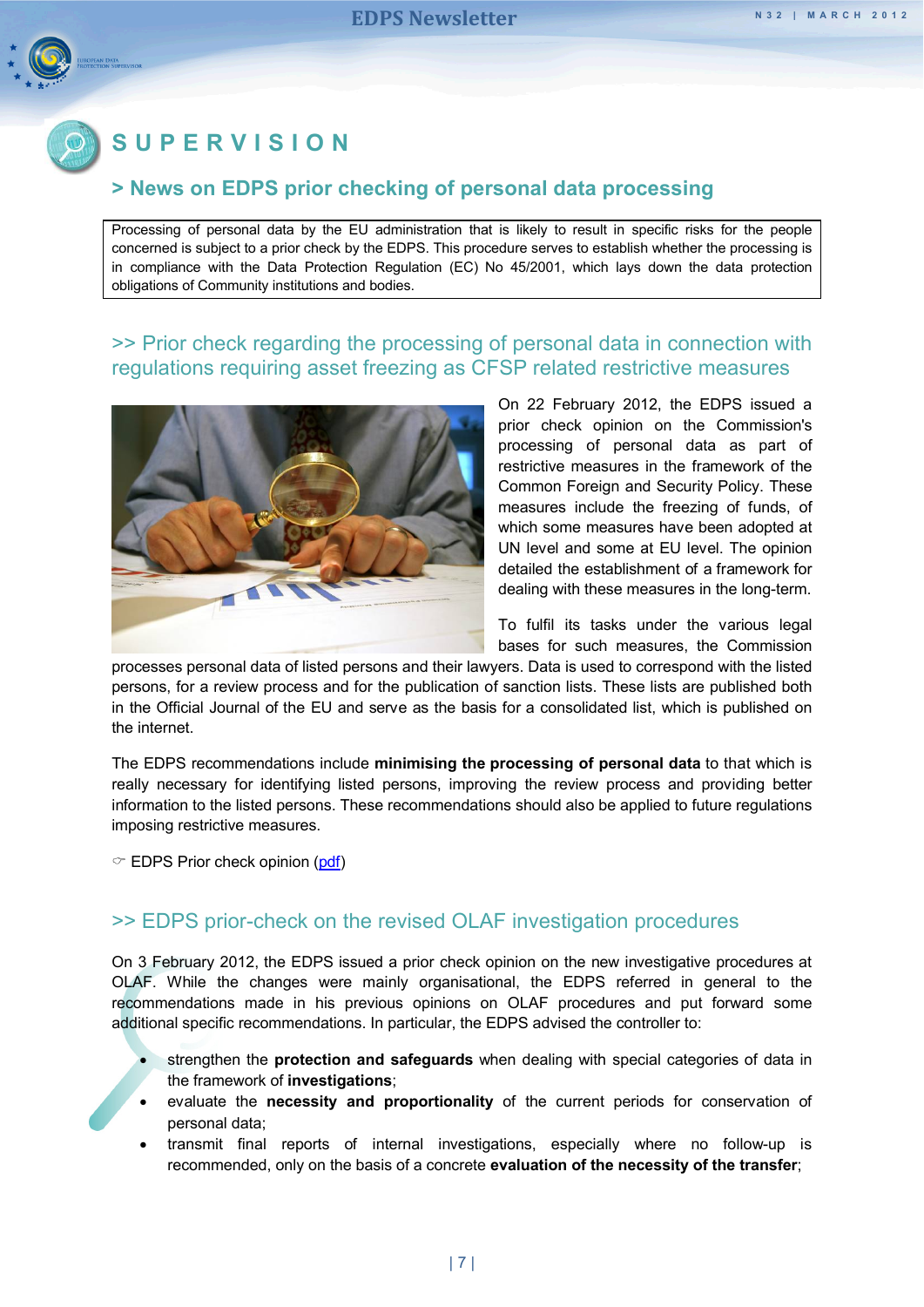

 put in place an effective mechanism for dealing with the **right to object** or with data protection claims made in the context of inspections, on-the-spot checks or forensic examination of computers.

The EDPS further stressed the inevitable privacy risks connected to the forensic examination of computers, where forensic copies of full hard-disks of employees are copied. He, therefore, requested OLAF to prepare an assessment report concerning the implementation of the Protocol focusing on aspects more strictly related to the processing of personal data in view of a possible revision of the document and current practices.

In the framework of the procedure, it emerged that OLAF intends to set-up a new internal database, whose purpose is to automatically cross-match new incoming information with information (data fields) extracted from other case files. This analysis would support the procedure for the selection of cases and possibly subsequent investigation. The EDPS found that the new database would need to be autonomously notified and prior-checked in light of its specific characteristics and asked OLAF to suspend the implementation and use of the database until such a priorcheck had taken place.



 $\degree$  EDPS Opinion [\(pdf\)](http://www.edps.europa.eu/EDPSWEB/webdav/site/mySite/shared/Documents/Supervision/Priorchecks/Opinions/2012/12-02-03_OLAF_investigative_procedures_EN.pdf)

#### **> Consultations on [administrative measures](#page-0-0)**

Regulation (EC) No 45/2001 provides for the right of the EDPS to be informed about administrative measures which relate to the processing of personal data. The EDPS may issue his opinion either following a request from the Community institution or body concerned or on his own initiative. The term "administrative measure" has to be understood as a decision of the administration of general application relating to the processing of personal data done by the institution or body concerned.

# <span id="page-7-0"></span>>> EDPS consultation on billing individual users of fixed phone calls made for non-work related purposes - EFSA

On 1 March 2012, the EDPS replied to a consultation regarding the European Food Safety Agency's (EFSA) policy for billing individual users of fixed phone calls made for non-work related purposes.

The EDPS first addressed the issue of whether this EFSA policy had to be notified to the EDPS for prior checking. The EDPS highlighted that a distinction must be drawn between the processing of data solely for billing and traffic management without any assessment of the individual conduct, on the one



hand and the processing of data with a view to monitoring and assessing individual conduct on the other (for instance for detecting excessive or illegal use of telephone by staff). While the former processing type is not as such subject to prior checking, the latter is. Although the written policy of EFSA contained a reference to the verification of authorised use of telecommunication systems, the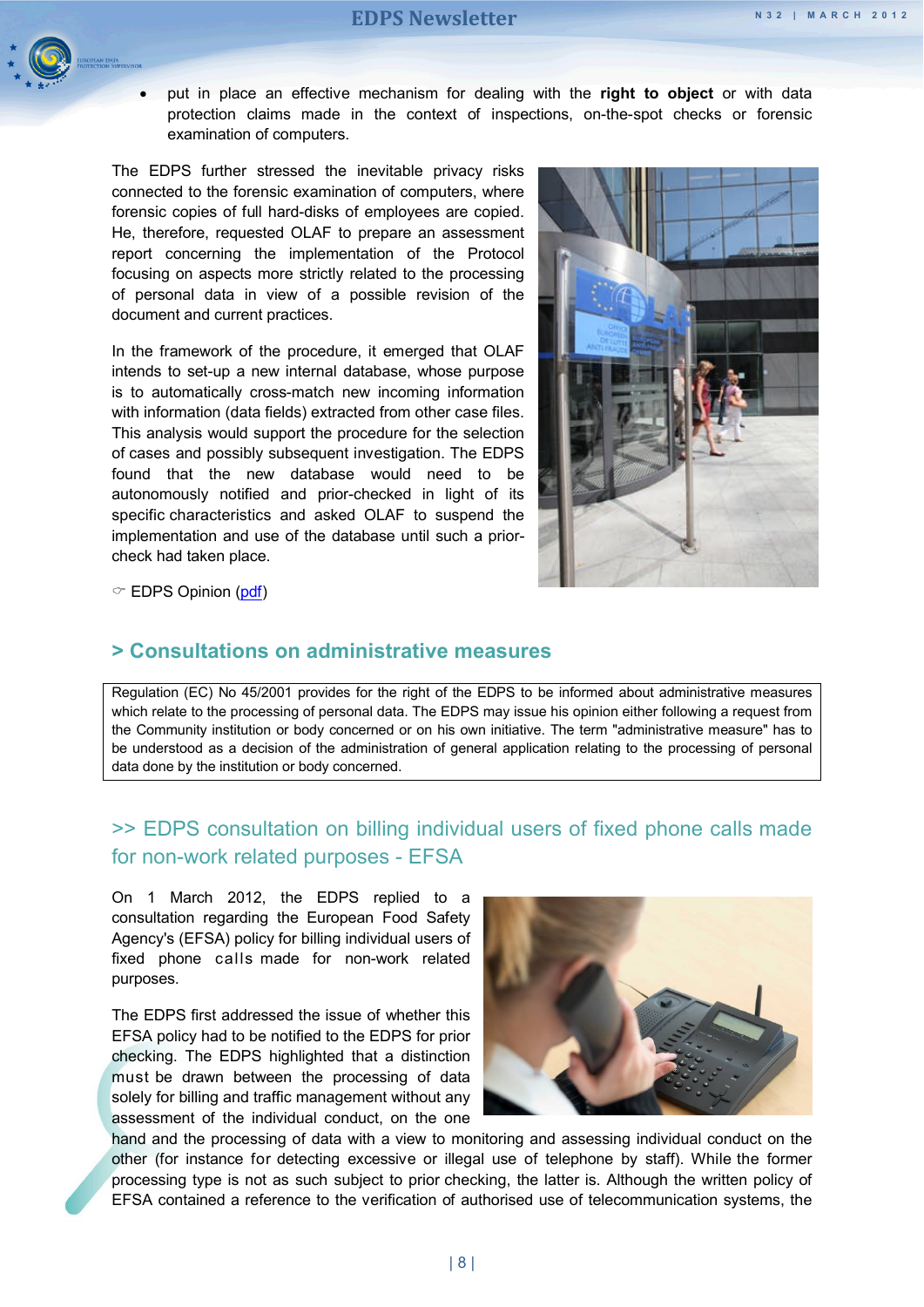

EFSA DPO clarified that the sole purpose of the policy is billing and budget management and thus proposed to remove the reference.

As regards the categories of data processed, the EDPS considered that some data included in the template invoice received from the telecommunications company were not necessary for the purpose of billing. In particular, he suggested the data fields relating to the identification of the called persons and unanswered calls be removed from the invoice.

The EDPS also recommended that EFSA limit the number of people authorised to have access to the data and remind those authorised persons that the sole purpose of the data is for billing and budget management use. Finally, EFSA should provide current and future staff with adequate information pursuant to Articles 11 or 12 of the Regulation.

 $\in$  EDPS Opinion [\(pdf\)](http://www.edps.europa.eu/EDPSWEB/webdav/site/mySite/shared/Documents/Supervision/Adminmeasures/2012/12-03-01_Letter_EFSA_EN.pdf)

# <span id="page-8-0"></span>>> EDPS consultation on the Internet publication of the official directory of the agents of European institutions and bodies

The publication by a European Union institution or body of names, tasks and contact details of civil servants on their institutional websites involves the processing of personal data by that institution or body and is thus subject to Regulation 45/2001 (the "Regulation"). Accordingly, the publication of these data must be based on one of the grounds for processing pursuant to Article 5 of the Regulation.



In his opinion of 8 February 2012, the EDPS considered that the publication of a directory of staff can be based on Article 5.a of the Regulation as it is done in the public interest, i.e. to increase accessibility and transparency in line with Article 1 TEU and 15 TFEU. It is, however, for institution or body concerned to evaluate, on a case by case basis or per categories of staff, whether such publication is necessary in specific cases and which data need to be published (by reason, for instance, of the staff member functions, responsibilities, frequent relationships with external stakeholders, etc.).

In order to reinforce and clarify the legal basis for the processing, the institution or body concerned should adopt a decision or another administrative act describing the purpose, the conditions and the modalities for the publication as well as other relevant characteristics of the directory. Current and future staff should be provided with clear and comprehensive information in compliance with the Regulation (Article 11 and 12) and granted the right to object to the publication on compelling and legitimate grounds (Article 18 of the Regulation). Moreover, the institution or body concerned should take all the necessary measures to prevent personal data contained in the directory from being used for direct marketing, spamming or other malicious purposes (see Article 38(2) of the Regulation).

EDPS Opinion [\(pdf\)](http://www.edps.europa.eu/EDPSWEB/webdav/site/mySite/shared/Documents/Supervision/Adminmeasures/2012/12-02-08_Official_directory_agents_EN.pdf)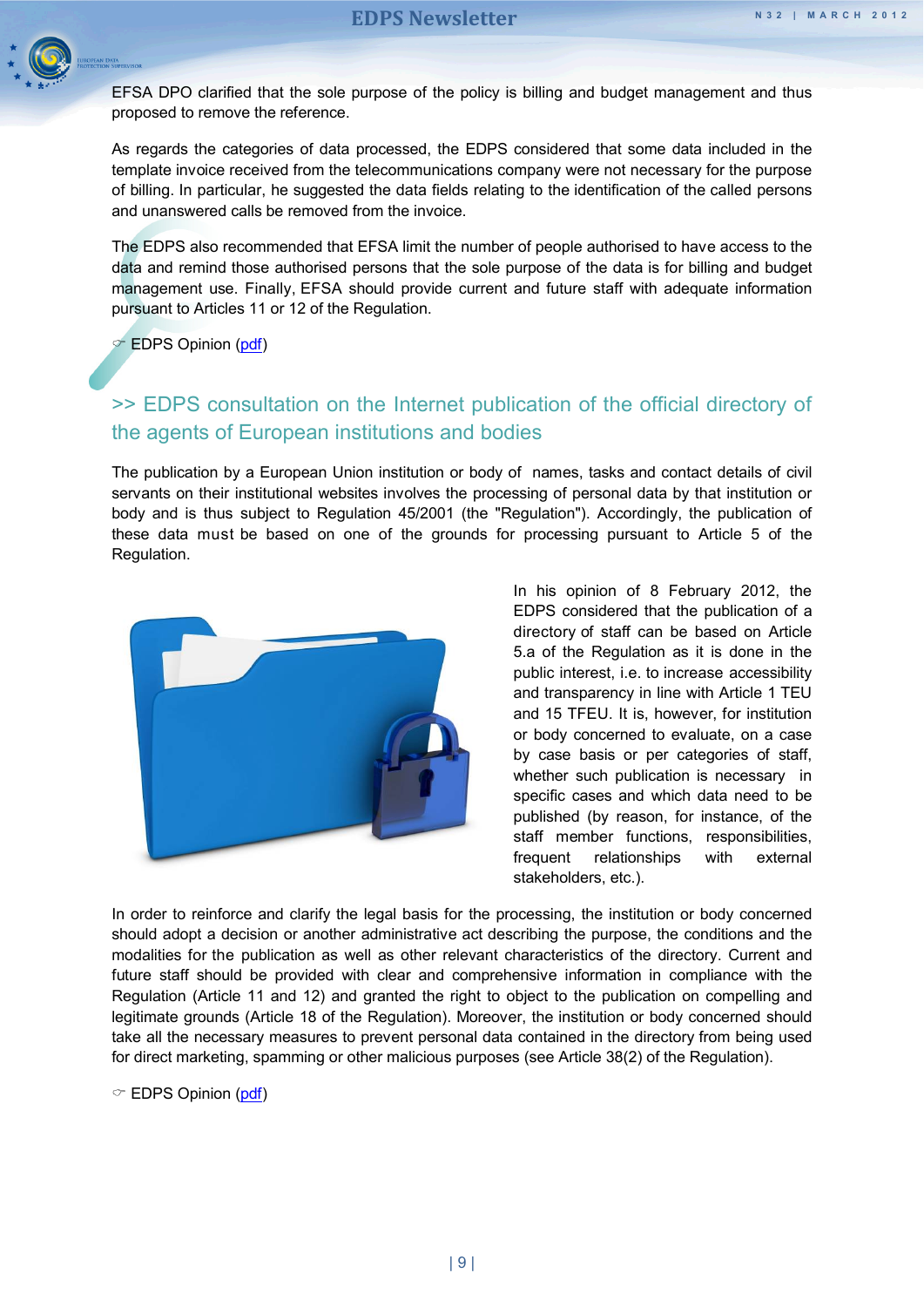<span id="page-9-0"></span>

# **EVENTS**

#### <span id="page-9-1"></span>**> Accountability Phase IV - The Brussels Project Expert Meetings (Brussels, 22-23 February 2012)**



As part of the fourth phase of the Accountability Project run by the Center for Information Policy Leadership, an expert meeting was hosted by the EDPS on 22-23 February. Around 60 participants from national data protection supervisory authorities and foreign governmental bodies, industry and academia attended this two-day workshop. On day one, discussions focused mainly on the notion of accountability in emerging EU regulations compared to Canada and the US. On the second day, participants discussed how to achieve accountability in practice, the type of validation required and through which accountability agents. The next expert meeting will be held in Brussels on 30-31 May 2012.

 $\textcircled{r}$  [More information](http://www.informationpolicycentre.com/files/Uploads/Documents/Centre/Accountability_Phase_IV_The_Brussels_Project_Agenda.pdf)

#### <span id="page-9-2"></span>**> 2012 Spring Conference of European Data Protection Authorities (Luxembourg, 2-4 May 2012)**

The Spring Conference of European Data Protection Authorities 2012 will take place in Luxembourg from 2-4 May 2012. Data protection authorities from EU and Council of Europe member states will attend the conference and the focus will be on the modernisation of the EU legal framework. Questions such as how the legal framework can enhance the efficient protection of personal data and the privacy of citizens in a digital and globalised world and what measures need to be taken will be addressed. Peter Hustinx, EDPS and Giovanni Buttarelli, Assistant EDPS, will both be speaking at sessions of this conference.



 $\circ$  [More information](http://www.springconference2012.lu/en/)

#### <span id="page-9-3"></span>**> Festival of Europe European Institutions Open Day**



On Saturday 12 May 2012, the EU institutions will hold a festival of Europe and conduct open days in Brussels to mark the Schuman Declaration anniversary. The EDPS will welcome visitors at our information stand on European Parliament premises (ASP building - main street) from 11.00 am to 3.00 pm. Visitors will have the opportunity to learn more about the protection of their personal data and test their knowledge in a quiz. Various awareness raising materials will also be distributed.

Visit the EDPS stand to learn more about your data protection rights!

 $\infty$  [More information](http://europa.eu/festivalofeurope/)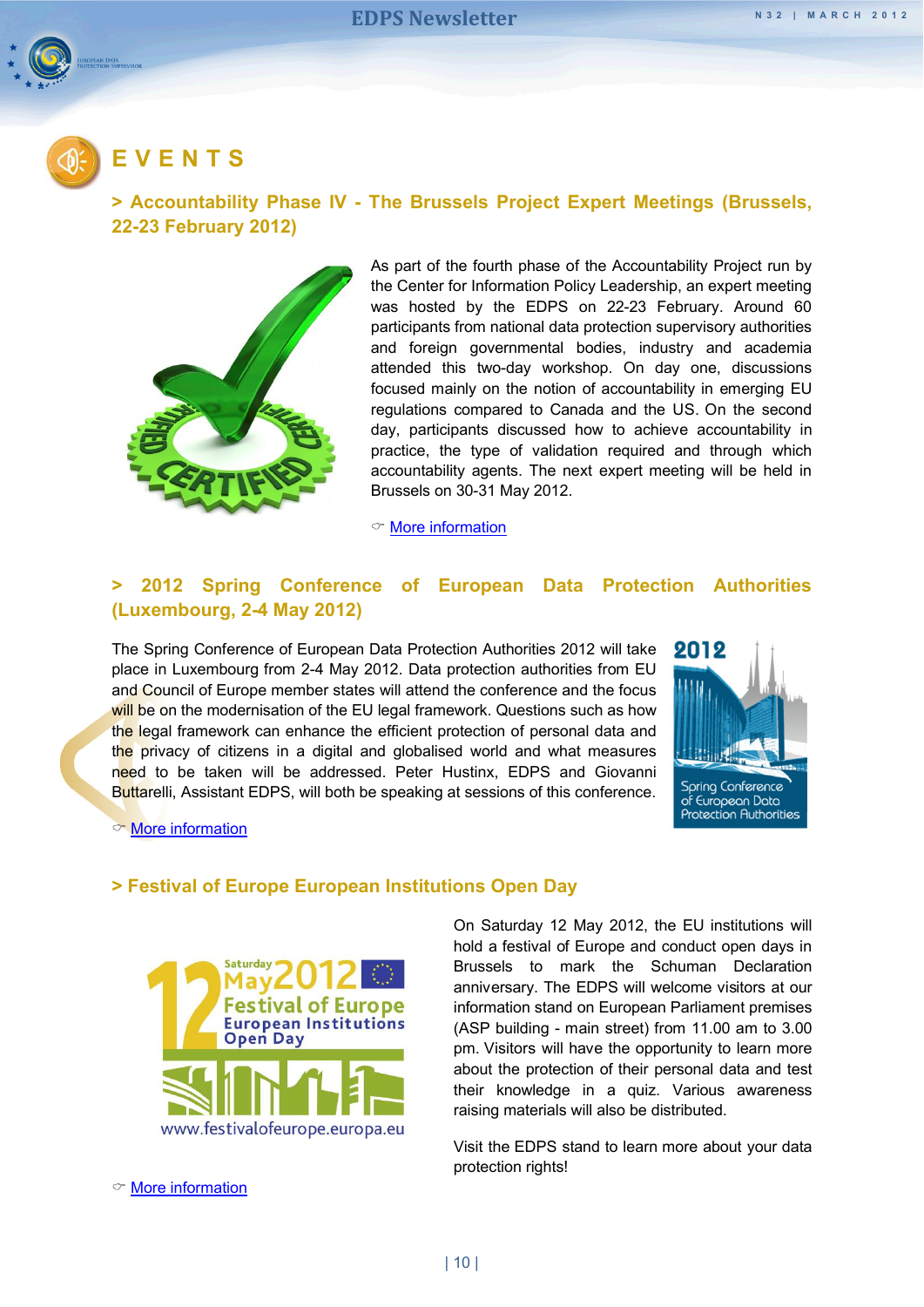

# <span id="page-10-0"></span>**SPEECHES AND PUBLICA TIONS**

- "Security and privacy regulatory challenges in the Cloud", speech [\(pdf\)](http://www.edps.europa.eu/EDPSWEB/webdav/site/mySite/shared/Documents/EDPS/Publications/Speeches/2012/12-03-21_Cloud_computing_EN.pdf) delivered by Giovanni Buttarelli at the Conference "The 2012 European Cloud Computing - Making the Transition from Cloud-Friendly to Cloud-Active", Brussels (21 March 2012)
- "Review of the EU Framework for Data Protection the current state of play", [video](http://www.edps.europa.eu/EDPSWEB/edps/site/mySite/Monash_University_Melbourne) by Peter Hustinx on the occasion of the Conference - 'Emerging Challenges in Privacy Law: Australasian and EU perspectives', Monash University, Melbourne (23-24 February 2012)
- "Data Protection and Schengen Governance", speech [\(pdf\)](http://www.edps.europa.eu/EDPSWEB/webdav/site/mySite/shared/Documents/EDPS/Publications/Speeches/2012/12-02-08_SD_Schengen_EDPS_EN.pdf) delivered by Peter Hustinx at the conference "Upholding Freedom of Movement: an Improved Schengen Governance", European Parliament, Brussels (8 February 2012)
- "Innovative cross-border services and data protection", speech [\(pdf\)](http://www.edps.europa.eu/EDPSWEB/webdav/site/mySite/shared/Documents/EDPS/Publications/Speeches/2012/12-02-02_Speech_Copenhagen_EN.pdf) delivered by Peter Hustinx at the Danish Presidency Conference "One Europe – One Market", Copenhagen (2 February 2012)
- Foreword by Peter Hustinx in "Data Protection & Privacy" [\(pdf\)](http://www.edps.europa.eu/EDPSWEB/webdav/site/mySite/shared/Documents/EDPS/Publications/Speeches/2012/12-01-30_Foreword_DPP_book_EN.pdf), M. Kuschewsky e.a., European Lawyer Reference, London 2012, p.xi-xii (30 January 2012).

<span id="page-10-1"></span>

Each European institution and body has to appoint at least one person as a Data Protection Officer (DPO). These officers have the task of ensuring the application of the data protection obligations laid down in Regulation (EC) No 45/2001 in their institution or body in an independent manner.

#### **> Recent appointments:**

- Rosita AGNEW, European Ombudsman
- Alain LEFÈBVRE, European Chemicals Agency
- Francesca LOMBARDO, European Institute of Innovation and Technology
- Paul MARTINET, Agency for the Cooperation of Energy Regulators
- Secondo SABBIONI, European Parliament

 $\degree$  See full list of [DPOs](http://www.edps.europa.eu/EDPSWEB/edps/Home/Supervision/DPOnetwork)